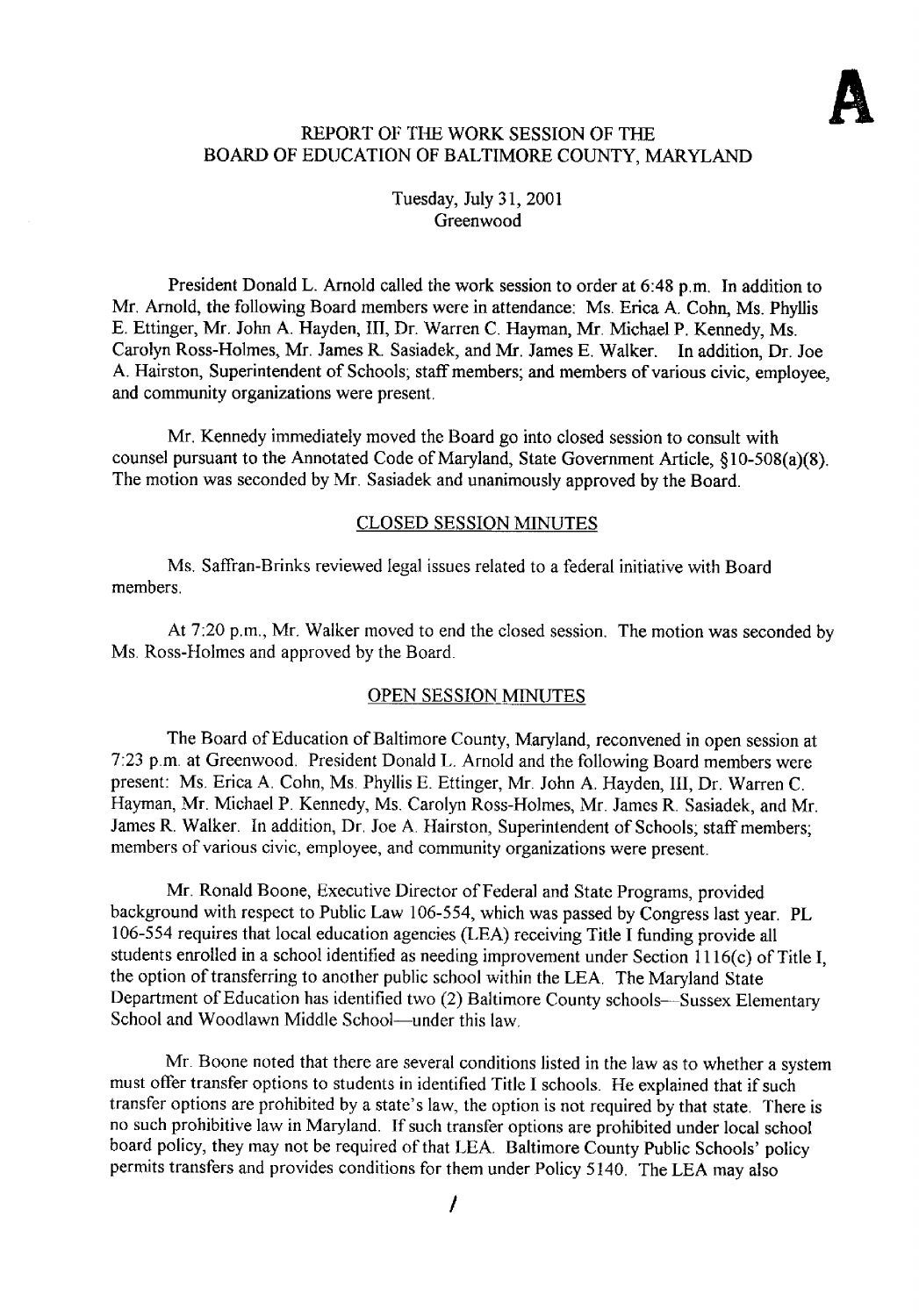limit school transfers to the extent the school system lacks the capacity to provide all students with the option to transfer. Upon approval of MSDE, the system may offer transfers to as many students as possible, as selected on an equitable basis, to transfer to another school in that LEA that has not been identified under Section <sup>11</sup> 16(c). PL 106-554 is one-year legislation, and as written, its requirements apply for only the 2001-02 school year. Mr. Boone stated that failure to comply may result in removal of Title <sup>I</sup> funds.

Ms. Ann Glazer and Dr. Richard Milbourne, Executive Directors of Schools for the Southeast and Southwest Areas, respectively, described initiatives in place to help improve student achievement in underachieving schools, including intensive mentoring to students, intensive mentoring support to teachers and administrative teams, academic intervention teams, and various programs for students.

Ms. Ross-Holmes noted some unfamiliar programs in the initiatives, such as Project Align, and asked for a description, which was provided by Ms . Collins.

Ms. Baltzley briefly described Math  $6*$  in response to a question from Ms. Cohn. Ms. Lichter also explained for Ms. Cohn how the Soar to Success program will fit in with the new elementary reading series .

Dr. Hayman requested specific information about the initiatives mentioned by Ms. Glazer and Dr. Milbourne. He also asked for follow-up reports on the success (or lack of success) for these interventions, as well as what modifications have been made to those initiatives that have not had the success that was anticipated. Dr. Hayman noted the lack of involvement of Dr. Barbara Dezmon's office and stated the involvement of her office is an integral part of this effort. With regard to staffing initiatives in this process, Dr. Hayman shared his view that outstanding candidates should be placed where they are needed, rather than giving them a choice . He also noted the need for effective public relations.

Ms. Ettinger shared <sup>a</sup> number of Dr. Hayman's observations in that she, too, complimented the Superintendent and staff for the work already done and noted the importance of communication. She requested a chart, not only for the Board but for the public as well, that would show the initiatives presented this evening, those strategies that apply throughout the system, those that are targeted, how they are targeted, whether they have been used and proven in this or other systems, and whether there is a desire, if successful, to spread further than the targeted schools. Mr. Arnold asked staff for a follow-up report.

Ms. Cohn requested the community and parents be kept informed, as well as reminded, that their assistance is needed .

Ms. Ettinger asked to see, periodically, the kinds of materials that are going out to the parents in the targeted schools.

Mr. Boone noted that by September 15, 2001, Baltimore County Public Schools must submit to MSDE its School Accountability for Excellence in Education Grant application update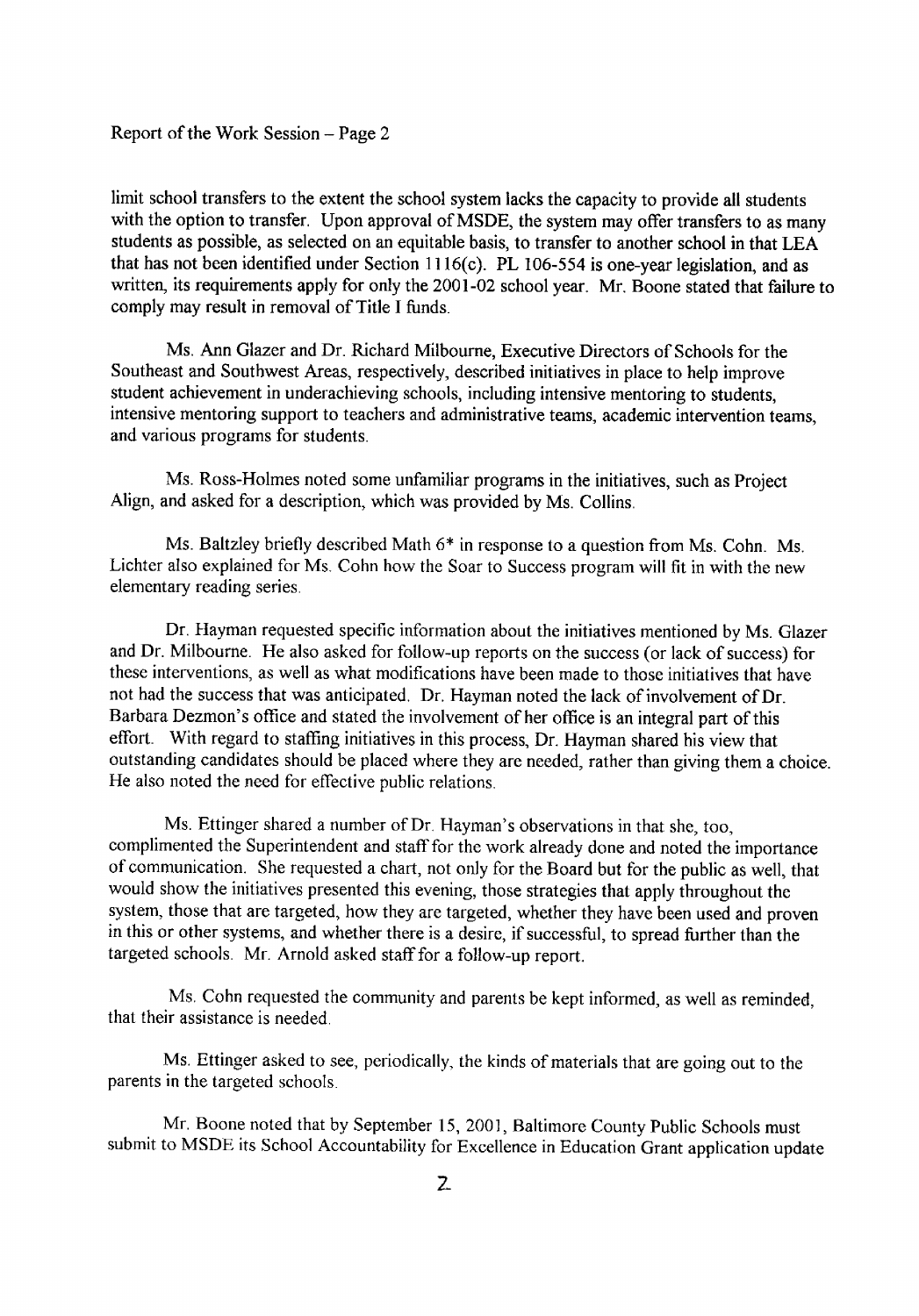Report of the Work Session - Page <sup>3</sup>

and semi-annual report. He stated this year's SAFE report must respond to three (3) items related to schools identified under PL106-554 :

- 1. The use of School Improvement funds allocated under the law must be detailed.
- 2. The timeline and methods for informing parents of their options under the law must be communicated.
- 3. The procedures to be used in complying with the law must be stated.

Mr. Boone noted that Baltimore County Public Schools would consider several key issues. We will need to determine our capacity to offer student transfer options to other Baltimore County schools. Space in elementary and middle schools not identified under PL 106 554 will be analyzed. Space availability will be analyzed in accordance with September 30th enrollment data. Once the data is analyzed and the availability of space determined, specific information will be communicated to the parents and meetings held in communities to share the procedures that will be developed. Mr. Boone noted that Board of Education policy does not provide for transportation for transferring students and the law does not require the Board to change its policy . He stated that when the procedures are completed, they will represent only one of many research-based strategies to promote school improvement at targeted schools as well as other schools in our system.

Mr. Arnold noted there would be opportunity for public comment at future Board meetings.

At 8:20 p.m., Dr. Hayman moved to adjourn the open meeting. The motion was seconded by Mr. Sasiadek and approved by the Board.

Respectfully submitted,

Joe A. Hairston Secretary-Treasurer

dz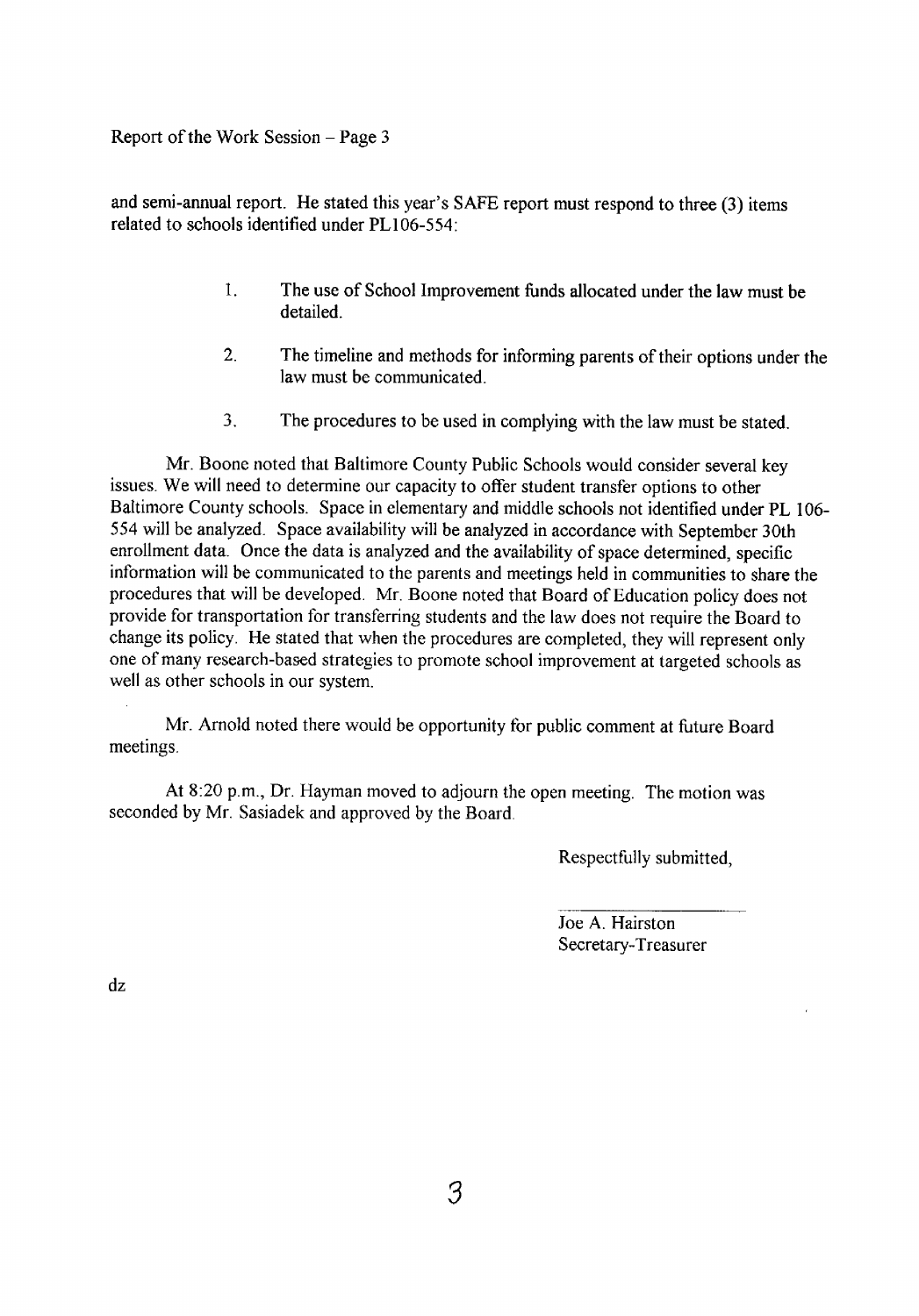## TENTATIVE MINUTES

## BOARD OF EDUCATION OF BALTIMORE COUNTY, MARYLAND

Tuesday, August 14, 2001

The Board of Education of Baltimore County, Maryland, met in open session at  $3:17$  p.m. at Greenwood. President Donald L. Arnold, and the following Board members were present: Ms. Maria R. Cirincione, Ms. Phyllis E. Ettinger, Mr. Thomas G. Grzymski, Mr. John A. Hayden, III, Dr. Warren C. Hayman, Ms. Jean M. H. Jung, Mr. Michael P. Kennedy, Ms. Carolyn Ross-Holmes, and Mr. James R . Sasiadek.

In Hearing Examiner's Case #01-21 and Hearing Examiner's Case #00-11A , the Board entertained oral arguments. Per the option of the appellants, both matters were heard in closed session .

In addition to the above listed Board members, also in attendance were the appellants, their representatives; Dr. Joe A. Hairston, Superintendent of Schools; Ms. Christine Johns, Deputy Superintendent of Schools for Curriculum and Instruction; J. Robert Haines, Esquire, Deputy Superintendent of Schools for Business Services; Ms. Margaret-Ann F . Howie, Legal Counsel to the Superintendent, Ms. Carol Saffran-Brinks, Legal Counsel to the Board of Education; Mr. Randall Grimsley, Executive Director for Human Resources; and Ms. Denise Zepp, Administrative Assistant to the Board of Education.

The proceedings of the hearings were recorded by a court reporter.

The hearings were concluded at  $4:37$  p.m.

Board members deliberated on the two cases.

The Board reconvened in open session at 5:08 p.m. at Greenwood. President Donald L. Arnold and the following Board members were present: Ms. Maria R. Cirincione, Ms. Phyllis E. Ettinger, Mr. Thomas G. Grzymski, Mr. John A. Hayden, III, Dr. Warren C . Hayman, Ms. Jean M. H. Jung, Mr. Michael <sup>P</sup> . Kennedy, Ms . Carolyn Ross-Holmes, Mr. James R. Sasiadek, and Mr. Sanford V. Teplitzky. In addition, Dr. Joe A. Hairston, Superintendent of Schools, staff members; and members of various civic, employee, and community organizations were present as was the media.

Mr. Hayden immediately moved the Board go into closed session to discuss personnel matters, consult with counsel, and to discuss matters relative to negotiations pursuant to the Annotated Code of Maryland, Education Article, §10-508(a)(1), (a)(7), and (a)(9). The motion was seconded by Dr. Hayman and unanimously approved by the Board.

#### CLOSED SESSION MINUTES

groups. Mr. Grimsley reviewed with Board members negotiated settlements with two employee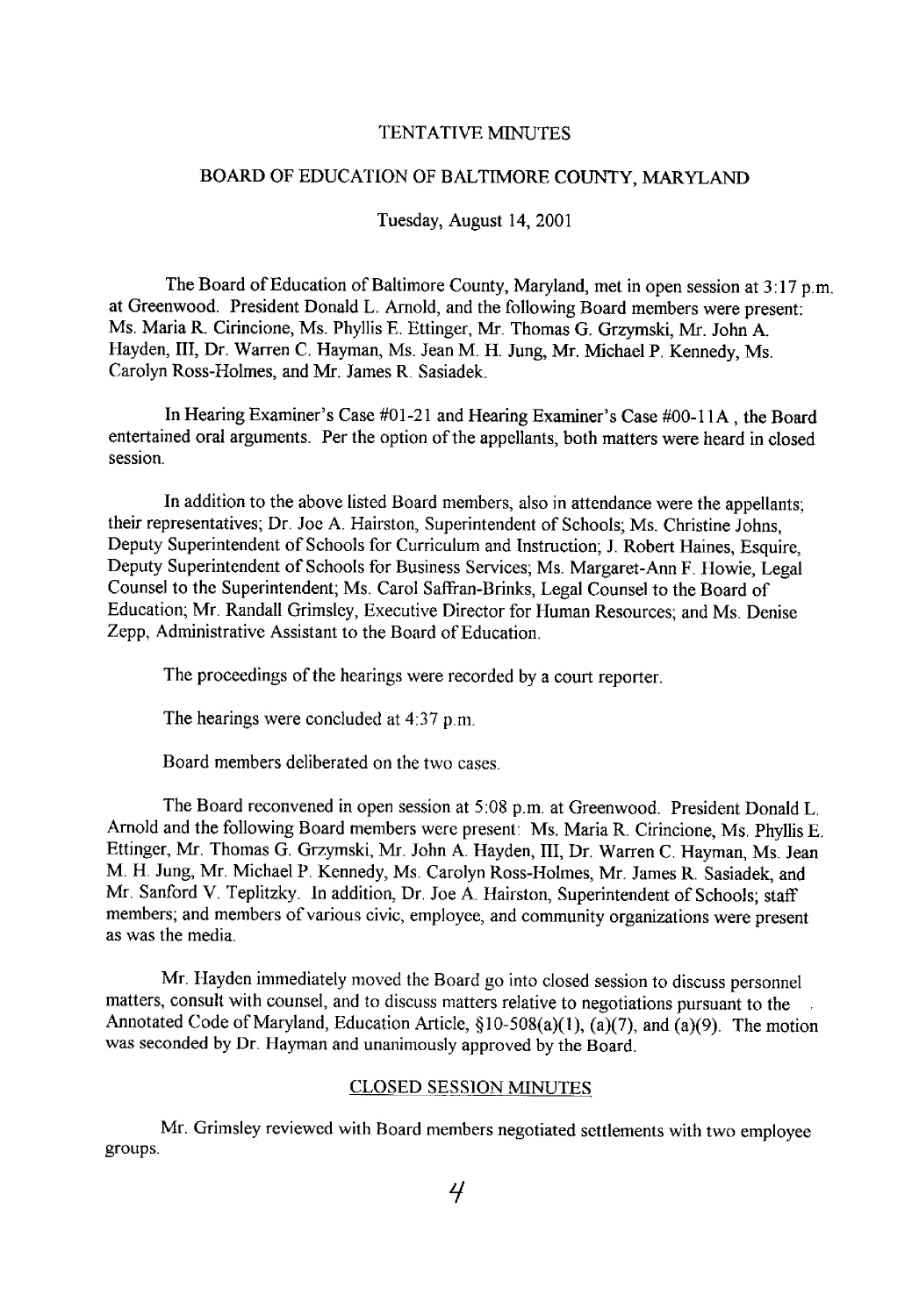## CLOSED SESSION MINUTES (Cont.)

Mr. Grimsley also reviewed the appointments listed on tonight's agenda with the Board.

Ms. Saffran-Brinks discussed legal issues with regard to a federal initiative.

At 6:45 p.m., Ms. Jung moved to adjourn the closed session for a brief dinner recess. The motion was seconded by Mr. Hayden and approved by the Board.

## OPEN SESSION MINUTES

The Board of Education of Baltimore County, Maryland, reconvened in open session at 7 :43 p.m. at Greenwood. President Donald L. Arnold and the following Board members were present: Ms. Maria R. Cirincione, Ms. Phyllis E. Ettinger, Mr. Thomas G. Grzymski, Mr. John A. Hayden, III, Dr. Warren C. Hayman, Ms. Jean M. H. Jung, Mr. Michael P. Kennedy, Ms. Carolyn Ross-Holmes, Mr. James R. Sasiadek, and Mr. Sanford V. Teplitzky. In addition, Dr. Joe A. Hairston, Superintendent of Schools; staff members; members of various civic, employee, and community organizations were present as was the media.  $\sim$ 

#### PLEDGE OF ALLEGIANCE

The open session commenced with the Pledge of Allegiance to the Flag, which was led by Board member Carolyn Ross-Holmes, who is leaving the Board of Education after two years of service, and a period of silent meditation for those who have served education in the Baltimore County Public Schools.

Mr. Arnold informed the audience of the various sessions in which Board members had participated earlier in the afternoon.

Mr. Arnold notified the audience of technical difficulties with the video equipment taping tonight's Board meeting.

#### MINUTES

Hearing no additions or corrections to the open and closed session minutes of July 10, 2001, and the Report of the Work Session, July 11, 2001, Mr. Arnold declared the minutes and report approved as presented.

#### SPECIAL ORDER OF BUSINESS

Mr. Arnold introduced new Board members Thomas G. Grzymski and Maria R. Cirincione, who were sworn in on August <sup>13</sup> . Mr. Arnold also recognized Dr. Hayman, who was reappointed for <sup>a</sup> second term by the Governor and was also sworn in with the newlyappointed members.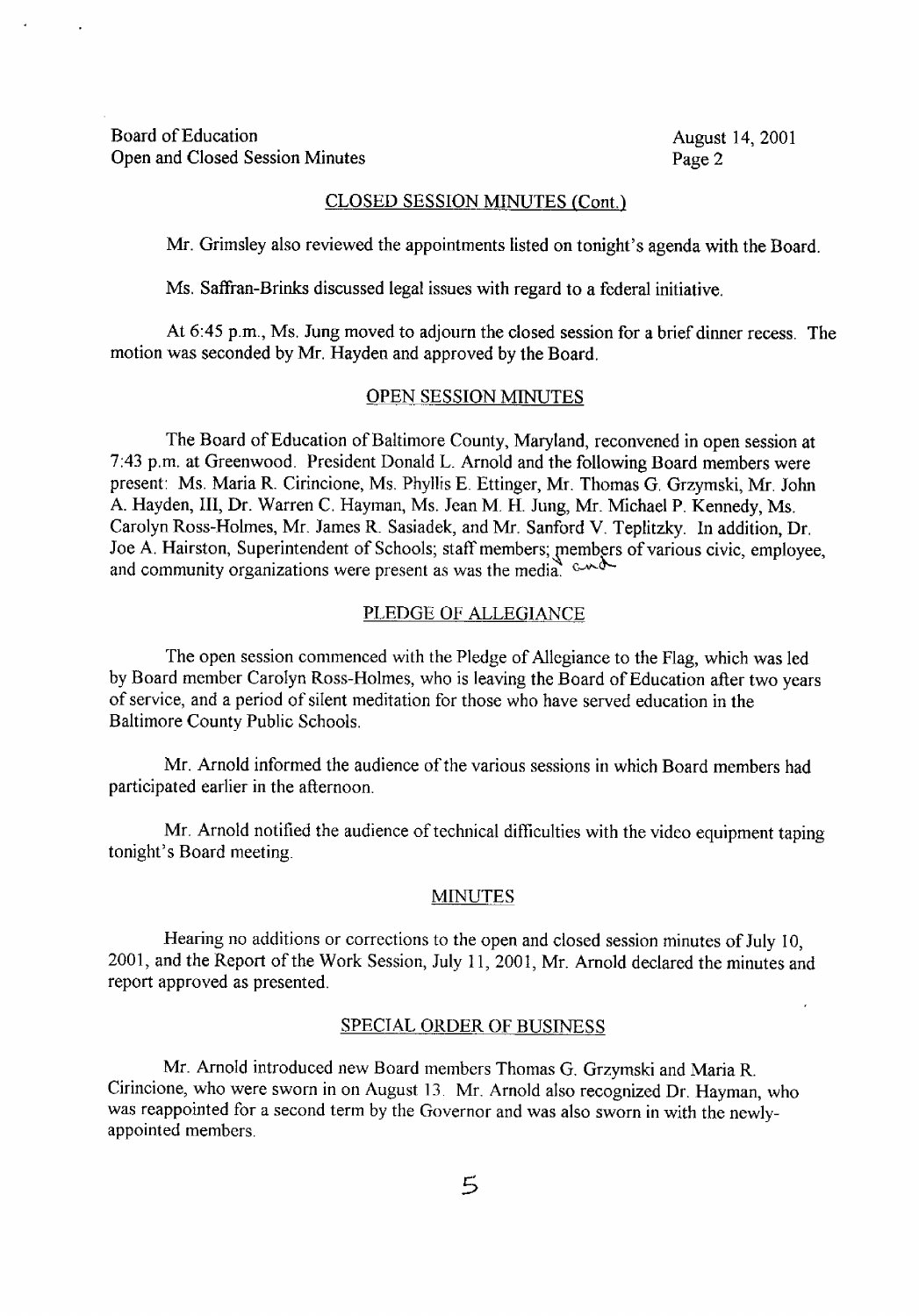#### SPECIAL ORDER OF BUSINESS (Cont.)

Ms. Carolyn Ross-Holmes was recognized for her two years of service to the Board of Education . Ms. Ross-Holmes's family is relocating to North Carolina. Mr. Arnold presented her with a resolution and flowers from the Board.

Ms. Ross-Holmes shared <sup>a</sup> story with her colleagues and the audience about her grandfather. She expressed her hope that the story would inspire and renew her colleagues' commitment to quality education for Baltimore County children.

Dr. Hairston expressed his respect and admiration for Ms. Ross-Holmes and wished her well in her new home in North Carolina.

#### SUPERINTENDENT'S REPORT

Dr. Hairston thanked Jack Nichols for assuming the role of Acting Manager for the Purchasing Office after the resignation of Ms. Cook this past spring and for his outstanding performance. He noted that Jack Nichols reflects the kind of people in Baltimore County Public Schools that put "soul" in our organization.

Dr. Hairston announced that Dr. Hayman has been recognized by the Woodlawn Rotary Club and will be honored at <sup>a</sup> dinner in November.

### REPORT

The Board received the following report:

Report on the Partnership between the University of Maryland Baltimore County and the Baltimore County Public Schools  $-$  Urban Teacher Education  $-$  Dr. Barbara Dezmon, Assistant to the Superintendent for Equity and Assurance, and Dr. John Lee, Director of Urban Teacher Education (UTE) at UMBC, provided an overview of the proposed partnership between UMBC and Baltimore County Public Schools. UMBC will place eight (8) interns--two (2) per school, in four (4) high needs schools. The goal of the program is to recruit, prepare, support, and retain high quality teachers and teacher candidates who are dedicated to longterm teaching (a minimum of five (5) years) in low-performing schools . UMBC will provide full tuition support and a living stipend for the intern candidates. Recruited students for this program have a Bachelor's degree and are enrolled in <sup>a</sup> Master's certification program. The Board will take action on this proposal at the September  $11<sup>th</sup>$  meeting.

In response to a question by Mr. Kennedy, Dr. Dezmon responded that funds for this program will come through a School Accountability Funding for Excellence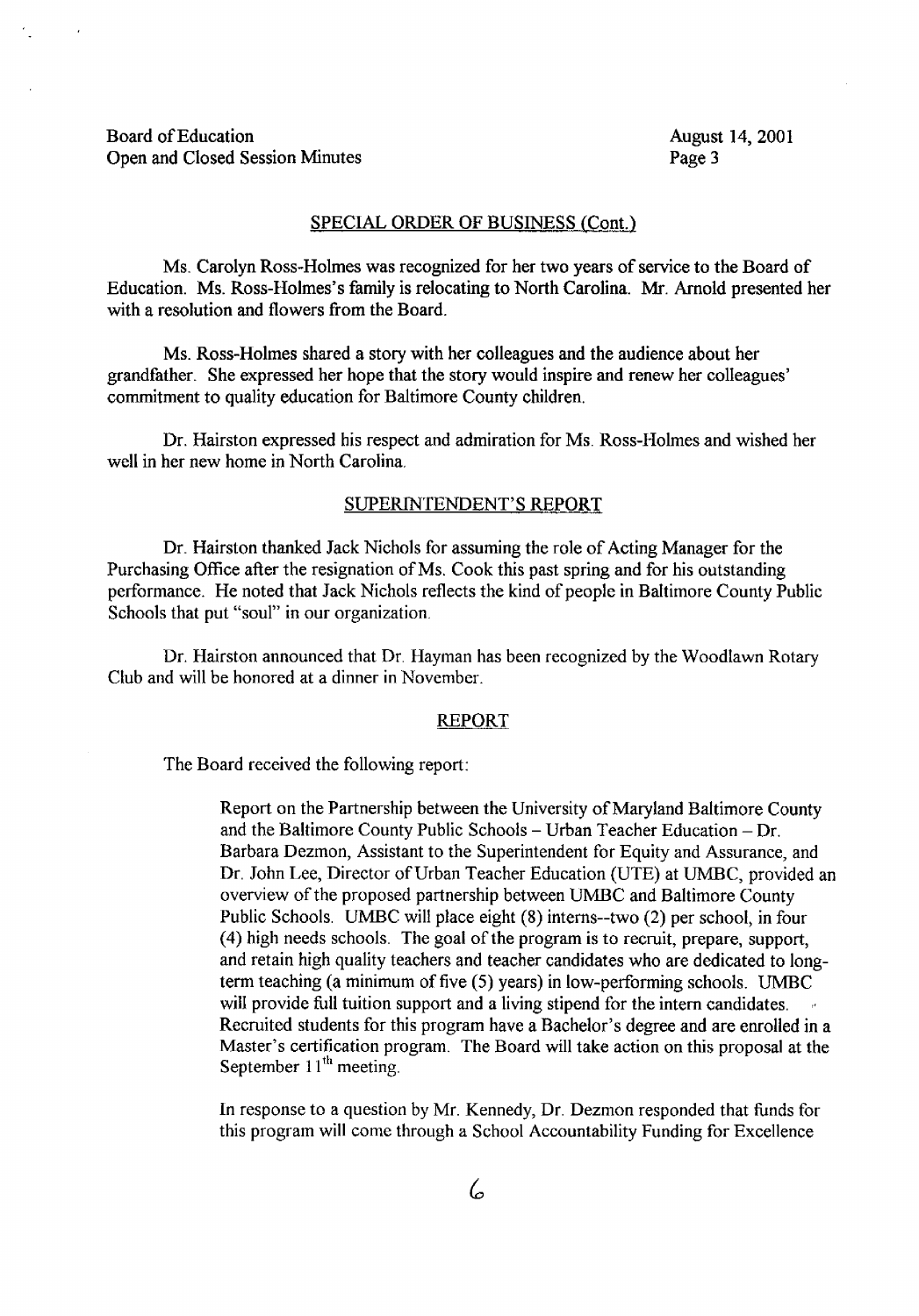## REPORT (Cont.)

(SAFE) grant. Dr. Lee shared that there are also multiple sources of foundation, federal, and state funding.

Ms. Ross-Holmes inquired about UMBC's role in staff development. Dr. Lee responded that staff development efforts will be coordinated as much as possible. He also stated that UMBC is in the process of transferring many of their staff development modules to a multi-media, electronic format.

Ms. Ross-Holmes asked if the schools to participate in this partnership have been chosen. Dr. Dezmon indicated Woodlawn Middle School will be involved, but the other three (3) schools have not been selected as yet.

Addressing Ms. Ross-Holmes' question about accountability, Dr. Dezmon stated that with Test Trax, staff can look at specific students and teachers. There will also be an end-of-year assessment of the initiative.

## PERSONNEL MATTERS

On motion of Mr. Teplitzky, seconded by Ms. Ettinger, the Board approved the personnel matters as presented on Exhibits C, D, E, F, and G. (Copies of the exhibits are attached to the formal minutes.)

## CONTRACT AWARDS

Mr. Teplitzky pulled items 3 and 5. On motion of Mr. Kennedy, seconded by Mr. Sasiadek, the Board approved items 1, 2, 4, and 6-14 .

- <sup>1</sup> . Automobiles
- 2. Automotive Services
- 4. Contracted Services : Outward Bound Expeditionary Learning (Fourth One-Year Extension)
- 6 . Custodial Floor Care Products (Second One-Year Extension)
- 7. Equipment Contract Various Grounds Equipment
- 8. Music Instruments
- 9. Office Equipment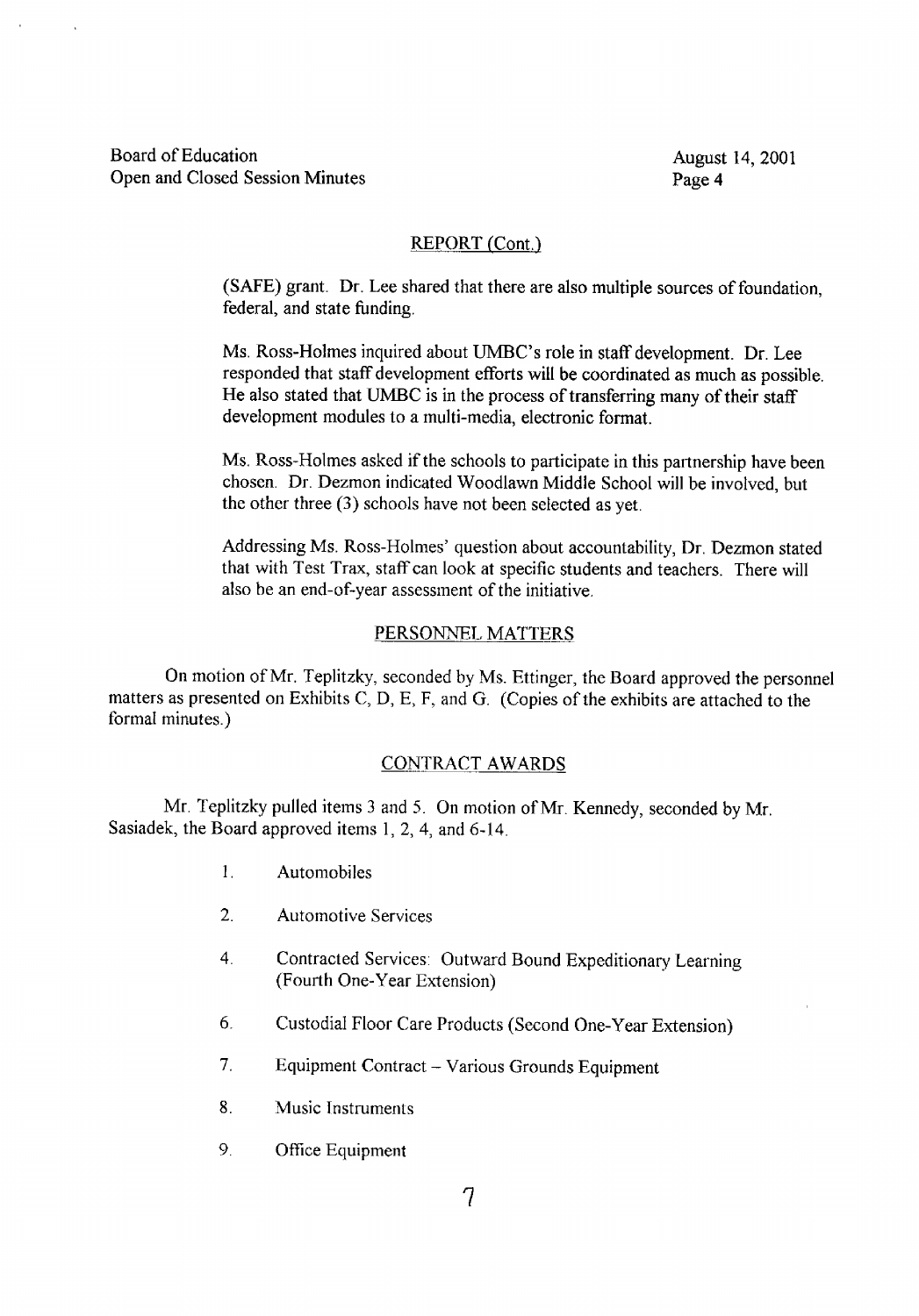$\mathcal{L}$ 

## CONTRACT AWARDS (Cont.)

- <sup>11</sup> . Supplies Contract: Video Lab Equipment (First One-Year Extension)
- 12. Wireless Microphone Amplification System for Classrooms Various Schools
- 13 . Purchase: Relocatable Modular Classrooms
- 14. Contracted Services: Office Disassembly and Restoration, Re-Routing of Network and Security Systems - Timonium Offices - Increase of Amount

## Items 3 and <sup>5</sup>

On motion of Mr. Hayden, seconded by Ms. Ettinger, the Board approved items 3 and 5. Mr. Teplitzky abstained from discussion and voting on these items.

- <sup>3</sup> . Contracted Services: Physical Exams (Second One-Year Extension)
- 5 . Contracted Services: Sylvan Learning (One-Year Extension)

Mr. Nichols thanked Board members and Ms. Merle Audette, Chief of Staff, for providing him with the opportunity to serve as Acting Manager of the Purchasing Office.

Ms. Jung commented on the wisdom of replacing musical instruments and acknowledged the administration's movement to upgrade school system programs.

#### BUILDING COMMITTEE

The Building Committee, represented by Mr. Kennedy, recommended approval of items 1-29, 31, and 33-35 . Ms. Ross-Holmes pulled item 32 for further discussion. Items 30, 36, and 37 were withdrawn from the agenda.

Noting <sup>a</sup> few instances where there were only one or two bidders for <sup>a</sup> project, Mr. Hayden asked for assurances that we are making every effort to attract more bidders. Dr. Krempel stated that Facilities is making every effort to increase our bidding capacity within the state. He also noted that market conditions have also played a part in the low number of bidders on some projects.

The Board approved recommendations 1-29, 31, and 33-35 .

1. IT Cabling for Major Maintenance Renovation Projects – Bedford and Hebbville Elementary Schools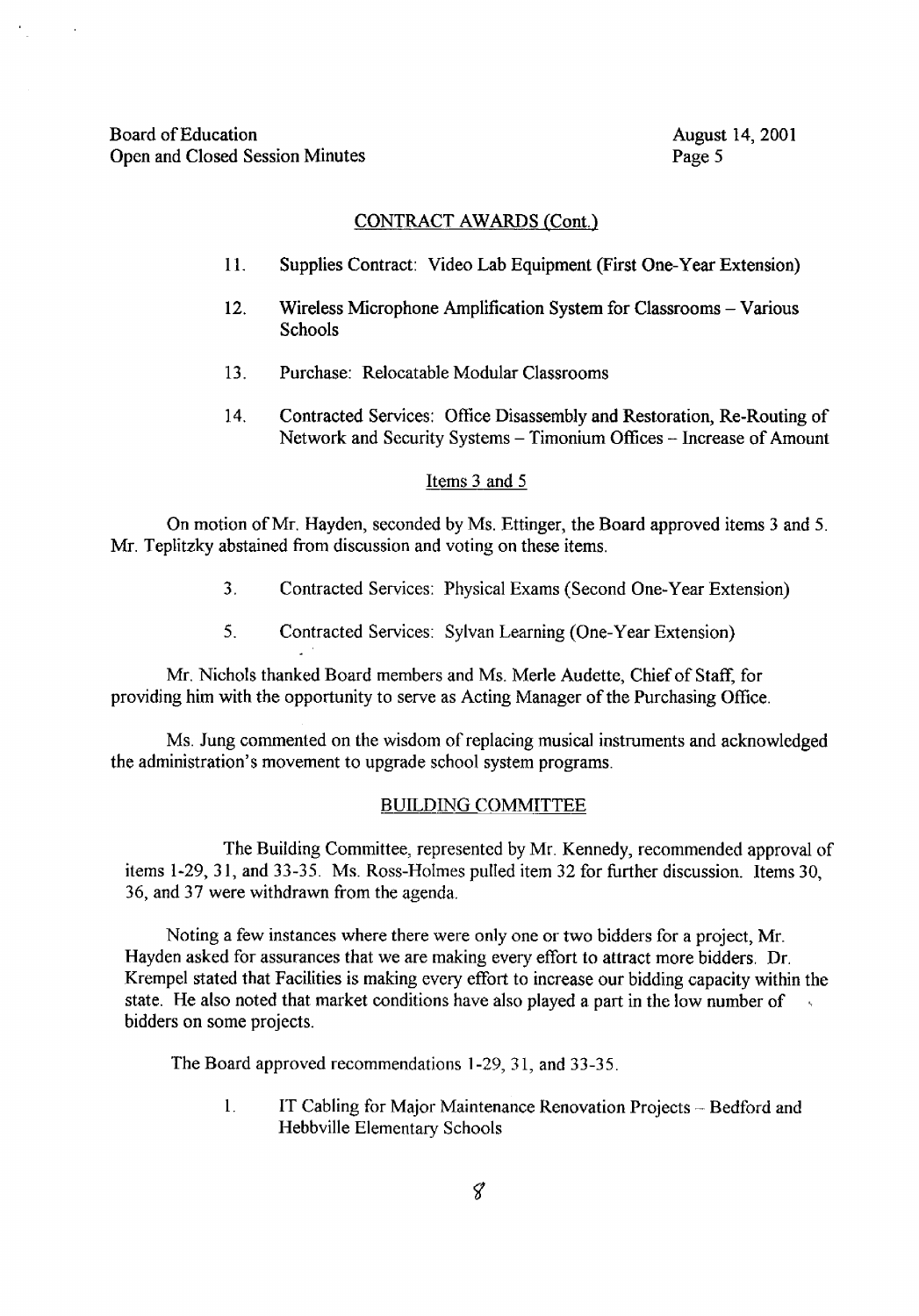## BUILDING COMMITTEE (Cont.)

- 2. IT Cabling for Major Maintenance Renovation Projects Carroll Manor and Prettyboy Elementary Schools
- <sup>3</sup> . IT Cabling for Major Maintenance Renovation Projects Fifth District and Wellwood Elementary Schools
- 4. IT Cabling for Major Maintenance Renovation Projects Franklin and Hawthorne Elementary Schools
- 5 . IT Cabling for Major Maintenance Renovation Projects Johnnycake and Westowne Elementary Schools
- 6 . Networking/Electrical Upgrades Arbutus Middle School
- 7 . Networking/Electrical Upgrades General John Stricker Middle School
	- 8. Networking/Electrical Upgrades Holabird Middle School
	- 9. Networking/Electrical Upgrades Lansdowne Middle School
	- 10. Networking/Electrical Upgrades Stemmers Run Middle School
	- 11. Kitchen Exhaust Hood Replacements Dulaney, Eastern Technical, and Franklin High Schools
	- 12. Various Construction Contracts New Town High School
	- 13. Upgrade of Automatic Temperature Controls Owings Mills High School
	- 14. Electrical Package for Addition -- Woodlawn High School
	- 15. Renovation of Behavior Management Resource Rooms Various Schools
	- 16. Fee Acceptance Construction Inspection Services for Addition and the Renovation - Stoneleigh Elementary School
	- 17. Change Order Running Track Replacement Perry Hall High School
	- 18. Change Order Appliance Installation Rosedale Center (High)
	- 19. Change Order Major Maintenance Renovation Project Baltimore Highlands Elementary School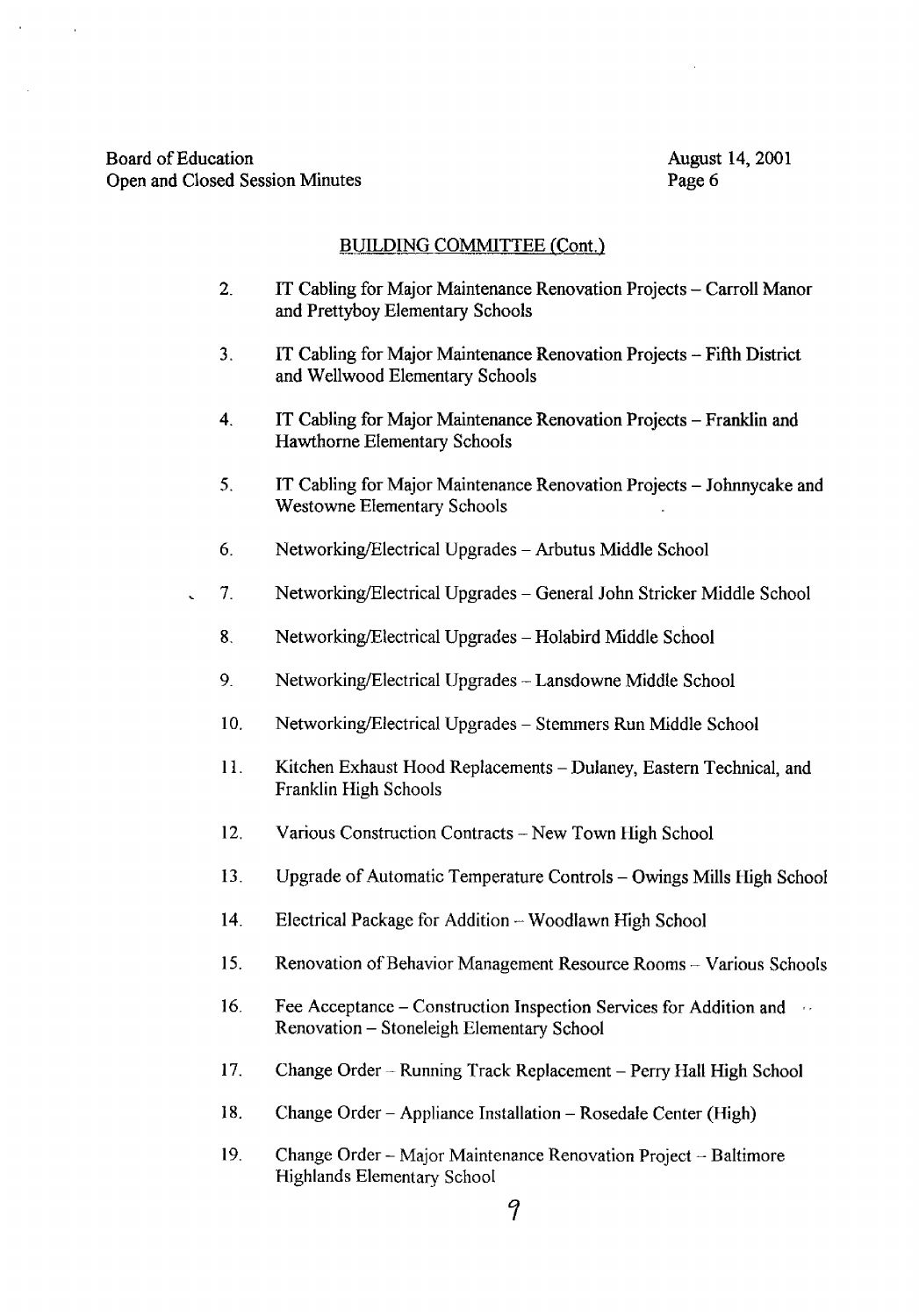$\bar{\mathbf{r}}$ 

 $\epsilon$ 

### BUILDING COMMITTEE (Cont.)

- 20. Change Order Major Maintenance Renovation Project Campfield Early Childhood Learning Center
- 21. Change Order Major Maintenance Renovation Project Carroll Manor Elementary School
- 22. Change Order -- Major Maintenance Renovation Project -- Fifth District Elementary School
- 23. Change Order Major Maintenance Renovation Project Grange Elementary School
- 24. Change Order Major Maintenance Renovation Project Hampton Elementary School
- 25. Change Order -- Major Maintenance Renovation Project -- Middleborough Elementary School
- 26. Change Order Major Maintenance Renovation Project Middlesex Elementary School
- 27. Change Order Major Maintenance Renovation Project Perry Hall Elementary School
- 28. Change Order Major Maintenance Renovation Project Pleasant Plains Elementary School
- 29. Change Order Major Maintenance Renovation Project Prettyboy Elementary School
- 31. Change Order Major Maintenance Renovation Project Timonium Elementary School
- 33 . Change Order Consultant Design Services for Major Maintenance Renovation Project - Pleasant Plains Elementary School
- 34 . Change Order Consultant Design Services for Major Maintenance Renovation Project - Various Phase II Schools
- 35. Increase Contingency Authorization for Major Maintenance Renovation Projects - Phase <sup>I</sup> - Various Schools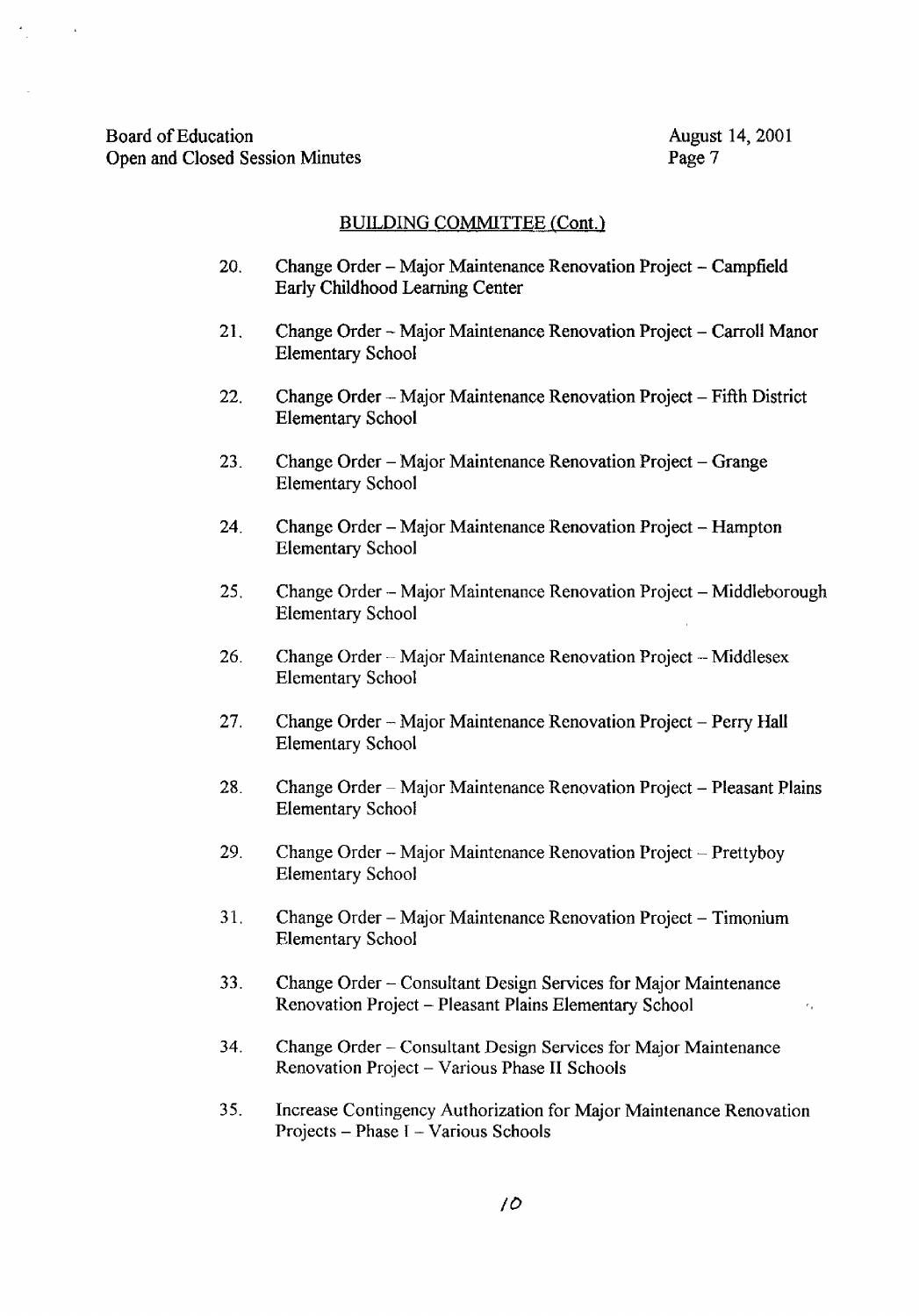Board of Education<br>
Open and Closed Session Minutes<br>
Open and Closed Session Minutes<br>
August 14, 2001 Open and Closed Session Minutes

 $\mathcal{L}^{\mathcal{L}}$ 

## BUILDING COMMITTEE (Cont.)

As recommended by the Building Committee, the Board approved item 32. Ms. Ross-Holmes abstained from discussion and voting on this item.

> 32. Change Order - Consultant Design Services for Major Maintenance Renovation Project - Perry Hall Elementary School

## PROPOSED SETTLEMENTS

On motion of Mr. Teplitzky, seconded by Dr. Hayman, the Board approved the proposed settlement between the Council of Administrative and Supervisory Employees (CASE) and the Board of Education of Baltimore County.

On motion of Mr. Teplitzky, seconded by Ms. Ross-Holmes, the Board approved the proposed settlement between the Baltimore (County Instructional) Assistants and Clerical Employees and the Board of Education of Baltimore County.

Mr. Kennedy voiced his concern that the approved settlements do not do enough to retain good employees. He acknowledged the County is doing everything possible to fund our budget and urged his colleagues to commit to making sure the fiscal authorities understand how vital these employees are to our organization.

Mr. Teplitzky spoke in agreement with Mr. Kennedy. He noted that the Board works every year with the County government advocating for more money for our employees, but it does not get funded. He urged his colleagues to renew their commitment to seek adequate funding for proper wages for all school system employees.

### BUDGET APPROPRIATION TRANSFER

Mr. Hayden inquired about the roles of the two (2) Special Education specialist positions that were eliminated from the budget. Ms. Johns indicated Mr. Boone would address that in greater detail at the following night's work session .

On motion of Mr. Kennedy, seconded by Mr. Sasiadek, the Board approved <sup>a</sup> budget appropriation transfer for the operating budget in the amount of \$1,500,000.

### INFORMATION

The Board received the following as information:

- A. Revised Rule <sup>3611</sup> Tuition Fees
- B. Revised Rule 5140 Enrollment and Attendance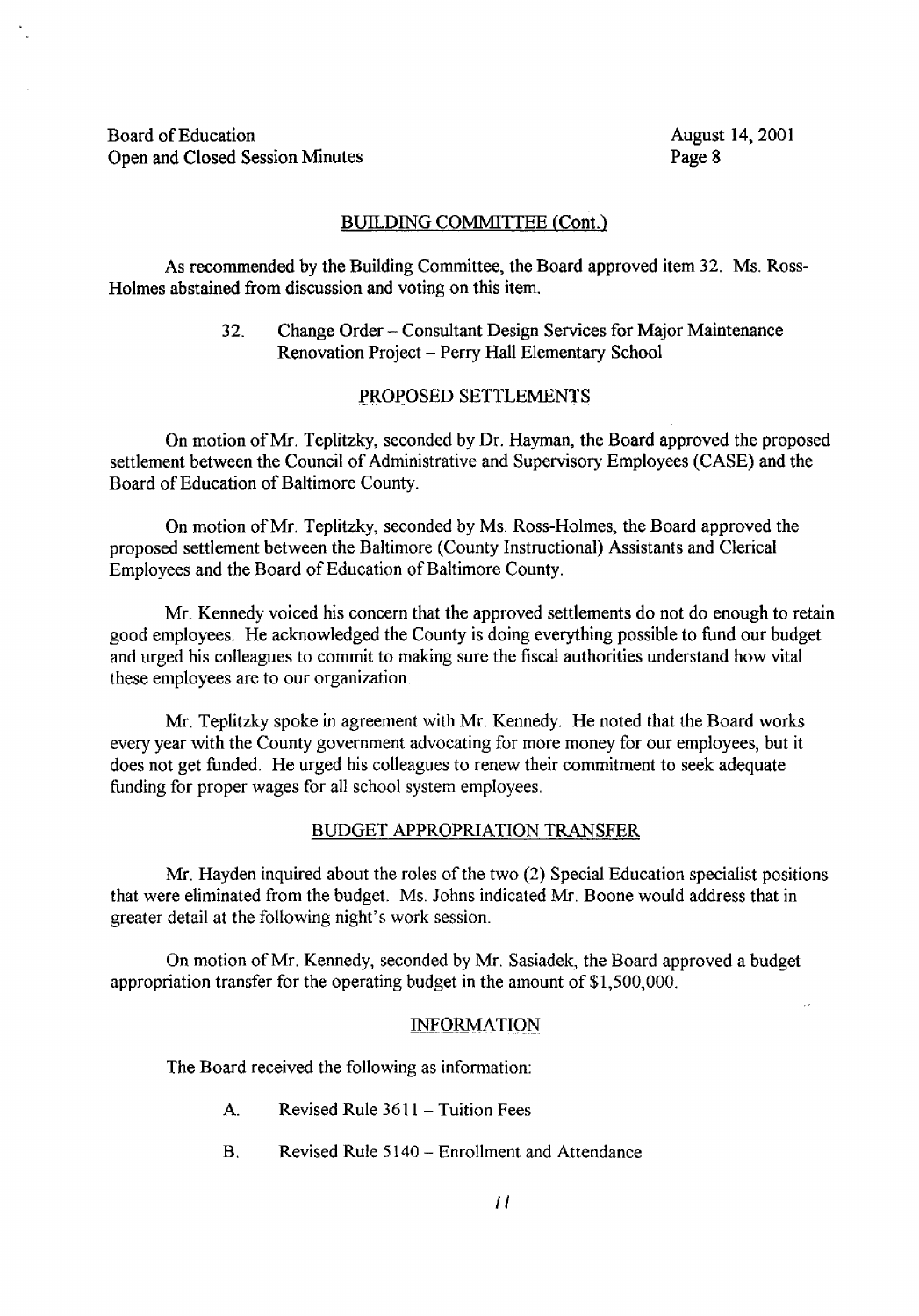#### INFORMATION (Cont.)

- C. Educational Facilities Master Plan
- D. Annual Engineering/Construction Program Report
- E. Minutes of the Central Area Education Advisory Council meeting, May 16, 2001.

### ANNOUNCEMENTS

Mr. Arnold made the following announcements:

- $\triangleright$  On Wednesday, August 15, 2001, the Board will continue its discussion on the reorganization plan at 5:30 p.m. at Greenwood.
- $\triangleright$  On Sunday, August 26, 2001, the Board will meet in retreat at 11:00 a.m. in the Greenwood Administration Building. No public business will be conducted at the retreat. The public is invited to attend.
- $\triangleright$  On Monday, September 3, 2001, schools and offices will be closed in observance of Labor Day. Schools will open for students on Tuesday, September 4<sup>th</sup>.
- $\triangleright$  The next regularly scheduled meeting of the Board of Education of Baltimore County will be held on Tuesday, September 11, 2001, at Greenwood. The meeting will begin with an open session at 5:00 p.m. After the Board adjourns to meet in closed session, followed by a brief dinner recess, the open meeting will reconvene at approximately 7:30 p.m. The public is welcome at all open sessions.

#### PUBLIC COMMENT

Mr. Thomas Raybon, President of the Baltimore County Student Council, welcomed Ms. Cirincione and Mr. Grzymski to the Board. He noted that BCSC's executive board would meet in retreat later this month. Mr. Raybon also invited Board members to attend BCSC's leadership conference next month.

Mr. Mark Beytin, President of the Teachers Association of Baltimore County, congratulated Dr. Hayman on his reappointment and Ms. Cirincione and Mr. Grzymski on their appointment to the Board. He also wished Ms. Ross-Holmes the best in the future. Mr. Beytin spoke positively of the New Teacher Induction and the proposed partnership with UMBC . Dr. Hairston was thanked for sponsoring four (4) teachers, in addition to Mr. Beytin, to attend Leadership Maryland's inaugural forum for policy change summit, "Attracting and Retaining Quality Teacher Solutions for Maryland." Mr. Beytin noted that over 400 leaders from around the state developed 50 policy proposals to solve the teacher recruitment and retention issue . Mr.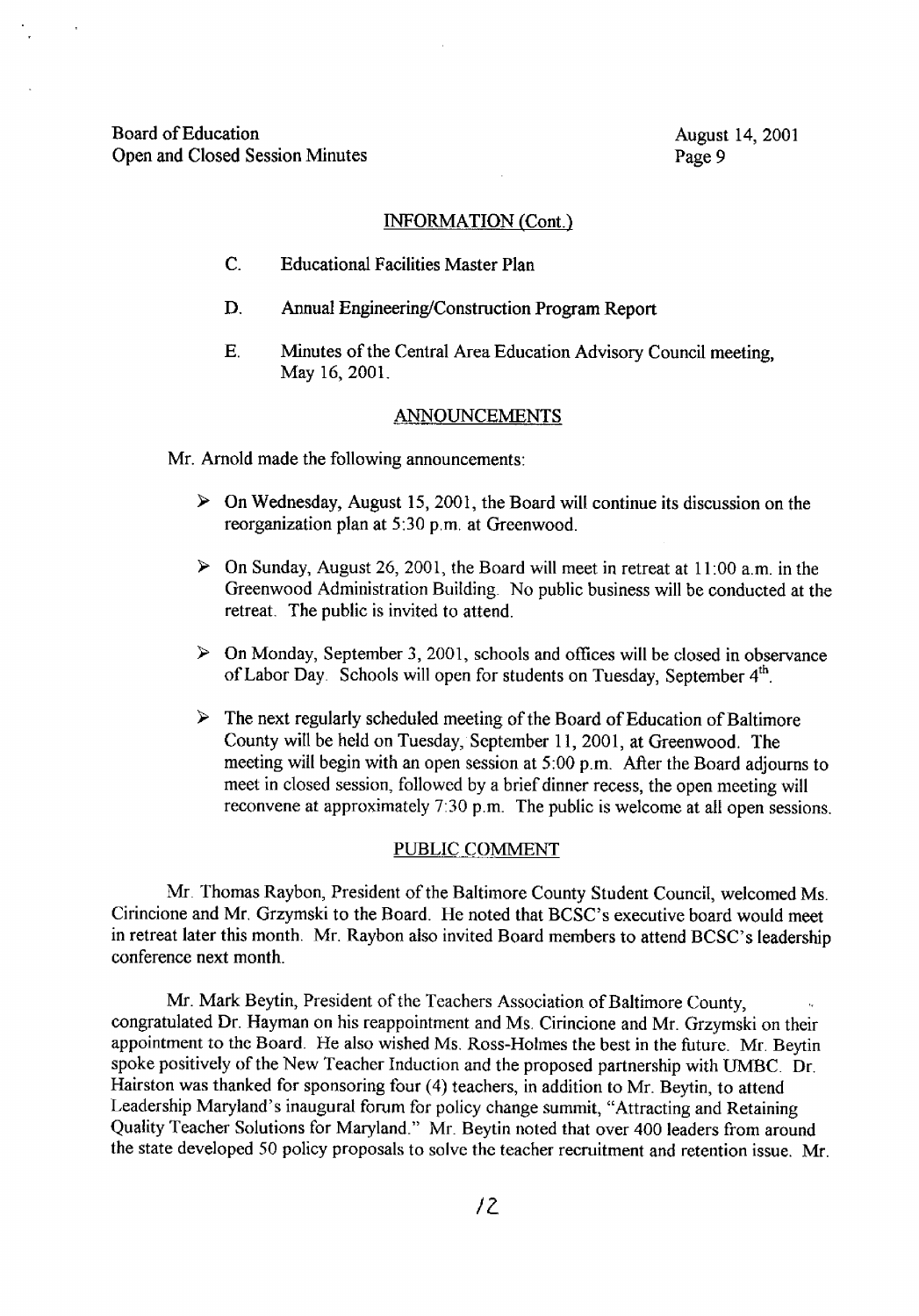#### PUBLIC COMMENT (Cont.)

Beytin also provided the Board with an update on high stakes testing and the Reauthorization of the Elementary and Secondary Education Act. He concluded by sharing statements from Sandra Feldman, President of the American Federation of Teachers, regarding testing. Board members were invited to attend TABCO's representative workshop next week.

Ms. Teresa LaMaster, Chair of the Citizens Advisory Committee for Special Education, extended her congratulations and thanks to Ms . Ross-Holmes. She urged the Board to support full funding of IDEA before action is taken by Congress before Labor Day. Ms. LaMaster noted some members of the advisory committee spoke in support of increased funding in the state's budget for the Infants and Toddlers program. In <sup>a</sup> meeting with Dr. Grasmick, Ms. LaMaster suggested the creation of a coalition among different groups to support what will be the Thornton Commission's recommendations for <sup>a</sup> new funding formula for education.

Mr. Boyd Crouse, Chair of the Southeast Area Education Advisory Committee, welcomed the new Board members and thanked Ms. Ross-Holmes for her dedication and commitment to the children of Baltimore County. He noted the continuing goal of the Southeast Area Council to more actively involve the public in the education process. Mr. Crouse urged the Board to take advantage of advisory council members' talents and commitment to education in Baltimore County.

Mr. Stephen Crum, a representative of the Southeast Area Education Advisory Council, expressed his thanks to Ms. Ross-Holmes for her caring and kind attention to students' needs . He noted his family's involvement in Baltimore County schools with three sons in Kenwood High School's IB program and in the band.

Ms. Laura Nossel, President of the PTA Council of Baltimore County, wished Ms. Ross-Holmes luck in the future, and she welcomed Mr. Grzymski and Ms. Cirincione. She expressed the hope that parents and stakeholder representatives will be involved in all levels of decision making. Ms. Nossel stated that the PTA Council's main focus will be the training of PTA members to become effective PTA leaders. She noted that principals will be provided training on PTA policies and practices. Ms. Nossel announced the date of the PTA Council's annual Fall Workshop, which will be October 25<sup>th</sup>. Finally, Ms. Nossel announced the Council's High School Assessment Committee met recently with the Superintendent, and they are looking forward to continued discussion on this issue .

Ms. Erica Cohn, former student Board member, thanked her former colleagues for the opportunity to serve on the Board of Education. She shared that Baltimore County Public Schools have prepared her well for her college career. Ms. Cohn thanked Board members for their respect and consideration of her ideas and recommendations . She noted that through her tenure as a student Board member, she has gained a greater understanding of what the school system has given her.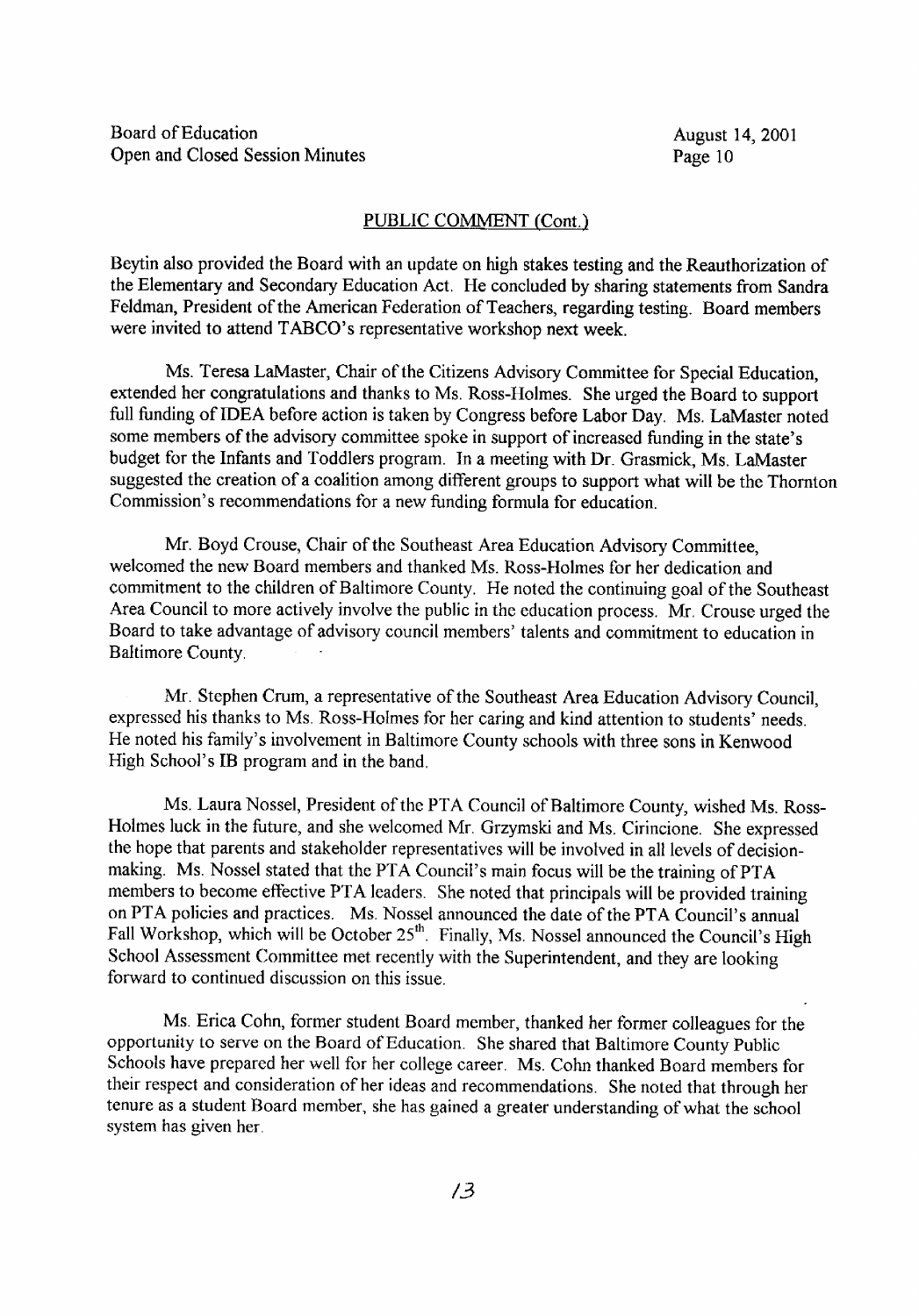Board of Education<br>
Open and Closed Session Minutes<br>
Page 11 Open and Closed Session Minutes

### PUBLIC COMMENT (Cont)

Mr. Arnold informed the audience that comments about individuals within the school system during the public comment portion of the meeting are inappropriate.

Mr. Chuck Zorn, <sup>a</sup> Perry Hall High School parent, noted that over the past four years, the Perry Hall Athletic Booster Club has assisted with the renovation of the upper athletic field. He noted that \$50,000 is needed to fund the track renovation, and he asked the Board to appropriate funds to complete the athletic field project.

Ms. Yvette Harris, <sup>a</sup> Randallstown Elementary School parent, expressed concern about the delays in the renovation project at Randallstown Elementary School . She asked that parents be kept informed of the delays and their impact on the start of school and the children's education. Ms. Harris shared parents' concerns about lack of parking and teachers not being able to work in their classrooms before students return to school.

At 9:43 p.m., Mr. Kennedy moved to adjourn the open session. The motion was seconded by Ms. Jung and approved by the Board.

Respectfully submitted,

Joe A. Hairston Secretary-Treasurer

dz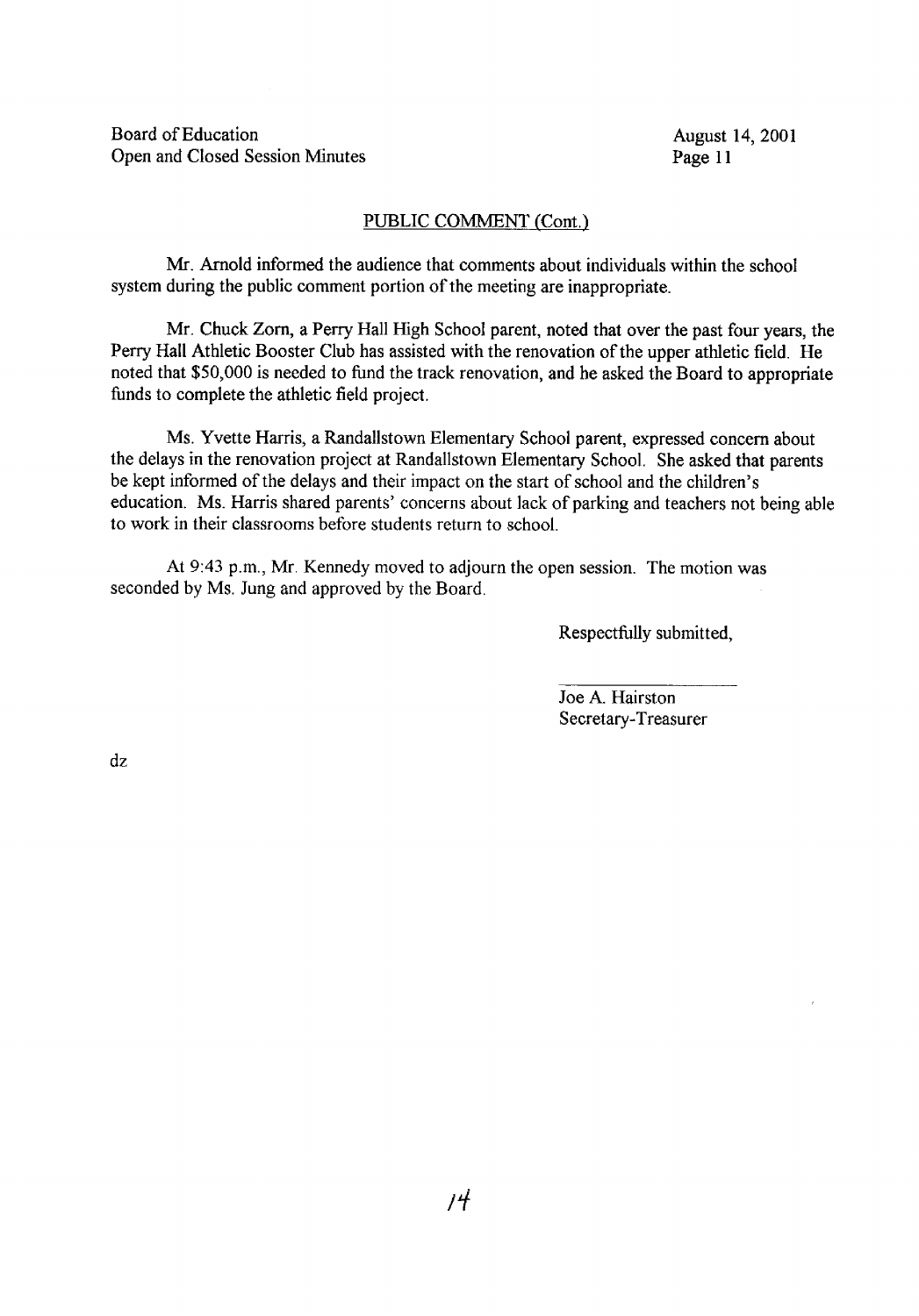# REPORT OF THE WORK SESSION OF THE BOARD OF EDUCATION OF BALTIMORE COUNTY, MARYLAND

Wednesday, August 15, 2001 Greenwood

Vice President James R. Sasiadek called the work session to order at <sup>6</sup> .00 p.m. In addition to Vice President Sasiadek, the following Board members were present: Ms. Phyllis E. Ettinger, Mr. John A. Hayden, III, Dr. Warren C. Hayman, Ms . Jean M. H. Jung, Mr. Michael P. Kennedy, and Mr. Sanford V. Teplitzky. In addition, Dr. Joe A. Hairston, Superintendent of Schools, staff members, and members of various civic, employee, and community groups were present as was the media.

Mr. Sasiadek reminded the audience this was a continuation of the July  $11<sup>th</sup>$  work session on the reorganization plan.

Ms. Johns briefly recapped the information presented at the last work session.

Mr. Arnold entered the room at 6:05 p.m.

Mr. Ronald Boone, Executive Director for Federal and State Programs, provided a Power Point presentation describing the Office of Title I and Grant Assistance, its beliefs and key initiatives, and services provided by the office.

Dr. Hayman expressed concern about the apparent understaffing in the Office of Title I and Grant Assistance to administer and monitor services for nearly 20,000 children. Mr. Boone stated that several functions formerly under Title <sup>I</sup> are now aligned in other areas . He also stated that the specific focus of the office is technical assistance to schools with grant programs. Ms . Cassell also responded that there is coordination in some areas with people in other offices, such as Finance. However, if the data documents that the current staff cannot adequately and appropriately provide the support needed by schools, staffing will be reassessed at the end of the year.

Ms. Ettinger inquired about monitoring and collaboration with Curriculum and Instruction. Ms. Cassell responded that there is a close relationship with elementary and secondary education, particularly elementary education. She will continue to connect with coordinators at periodic meetings. With respect to monitoring, Title <sup>I</sup> works closely with staffin different offices in Finance. Ms. Cassell stated that all Title <sup>I</sup> expenditures cross her desk.

Ms. Ettinger shared her confusion with the new reorganization model and asked that those within the system, as well as the Board and the public, be clear about the lines of authority and responsibility. Ms. Johns stated that Mr. Boone will not direct the work of principals, but provide assistance, support, and advice . Only the Executive Directors of Schools can direct the work of principals.

There was confusion on the part of some Board members with respect to how requests for grant money are processed, as well as how we respond when grant money comes into the system .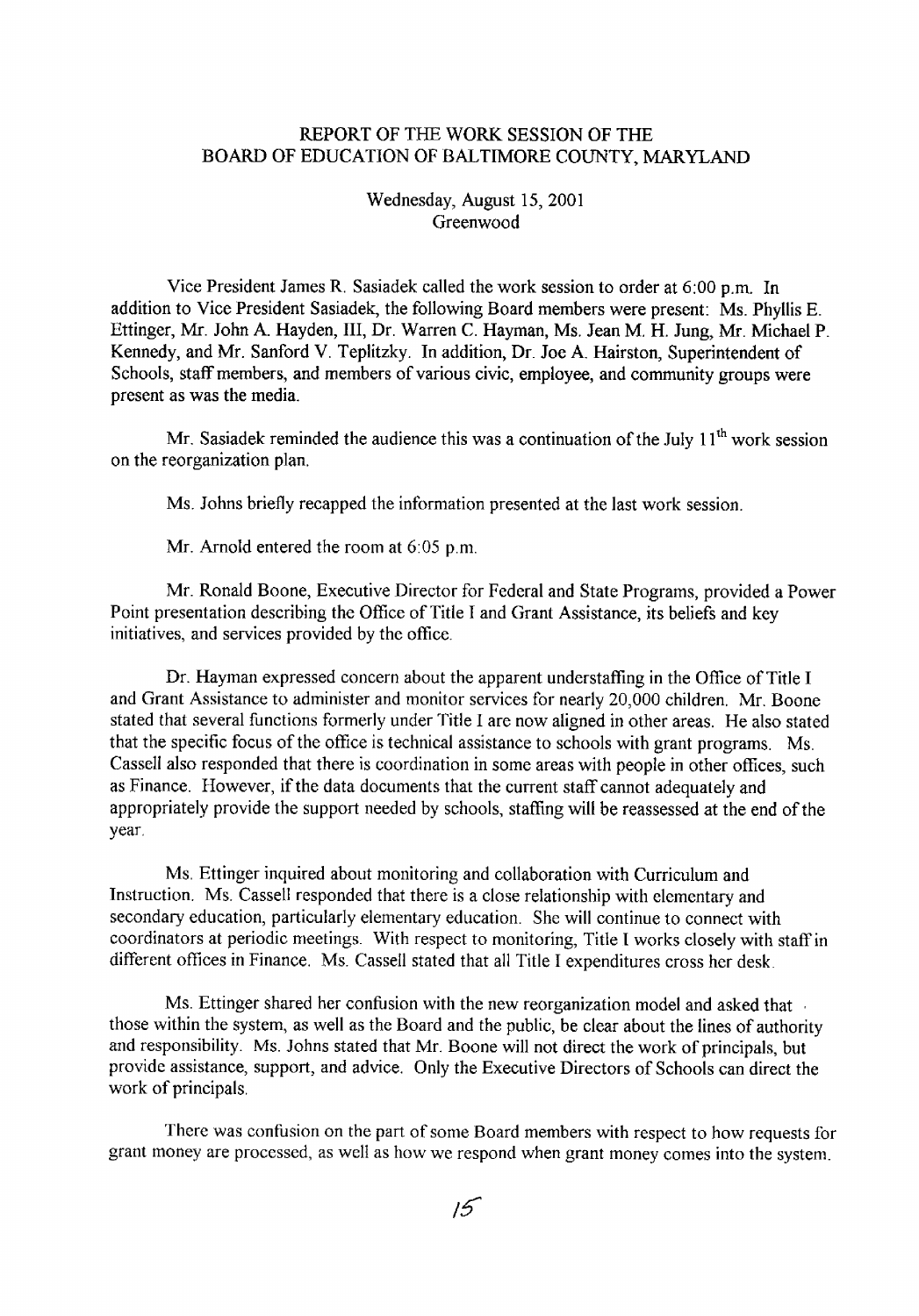Report of the Work Session -- Page 2

Ms. Ettinger asked for <sup>a</sup> flow chart to help Board members understand how staff responds in these situations .

Mr. Boone continued with his Power Point presentation for the Office of Special Education. The office's beliefs, key initiatives, and services were described .

Ms. Ettinger noted the new structure is vastly different from the previous structure. She emphasized the importance of communication so everyone, particularly the public, understands the new model and is comfortable in knowing the appropriate person to contact within Special Education. Ms. Ettinger also stressed the importance of professional development for clerical and professional staff in Special Education so that they are familiar with the new structure. Finally, in the "Training Organization Chart," Ms. Ettinger noted references to instructional support teams and inquired if these instructional support teams are the same as in the previous organization structure or something different. Mr. Boone noted these teams are different and, as <sup>a</sup> result of Ms. Ettinger's concern that this may confuse staffand parents, Mr. Boone will use different terminology when referring to these teams.

Responding to a question by Dr. Hayman, Mr. Boone explained the initiative, "Cultural Awareness." Dr. Hayman expressed the need for professional development to better prepare staffto identify children for special education services.

Mr. Arnold complimented staff for its work on this service model. He noted that recommendations from the advisory council have been considered.

Mr. Teplitzky asked for <sup>a</sup> flow chart for Special Education to indicate how <sup>a</sup> person would work through the system along with some hypothetical situations . He also suggested a list of "Frequently Asked Questions" for Special Education and Title <sup>I</sup> and Grant Assistance . Ms. Ettinger suggested the development of a contact list for Title <sup>I</sup> and Grant Assistance, similar to the contact list for Special Education, aimed at parents and professionals in the system . She also suggested the creation of a brochure to assist parents.

Ms. Mary Jacqe Marchione, Director of Professional Development, provided an overview of her department's organization. The functions of the department are aligned with the indicators as defined in The Blueprint for Progress, specifically, promoting improved achievement for all students, the development of <sup>a</sup> quality workforce, and increased parental involvement. Ms. Marchione stated the ultimate goal of her department is to become a clearinghouse for professional development activities delivered systemwide.

Ms. Ettinger asked if there would be <sup>a</sup> relationship between Professional Development and the teacher internship initiative described at last night's meeting. Dr. Hairston stated there will be some coordination, but the technical support for the interns will be the responsibility of UMBC . UMBC will submit to us modules for teacher support while the interns are in our schools. Ms. Ettinger noted that the interns will need to be familiar with our school system and the system's needs.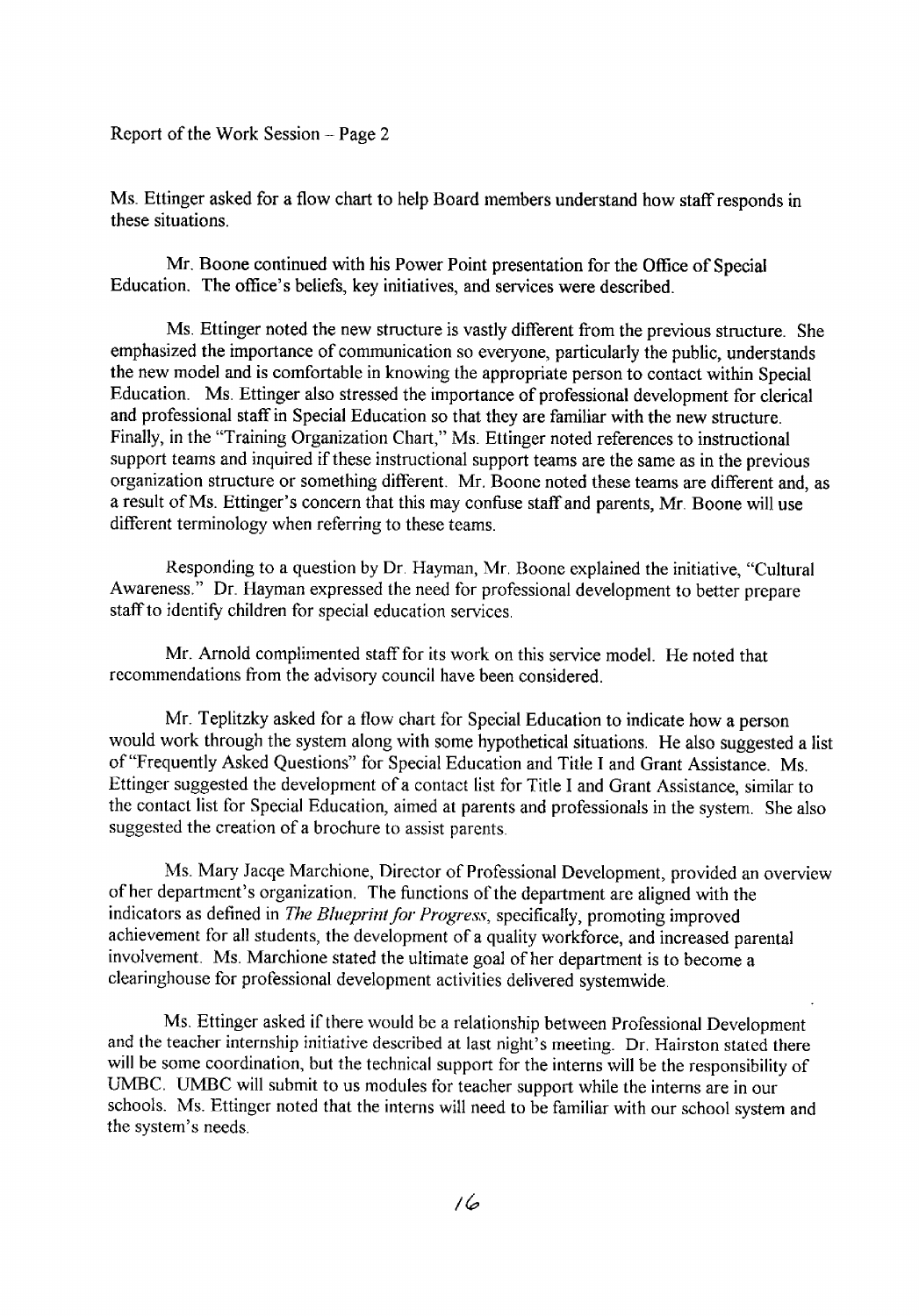#### Report of the Work Session  $-$  Page 3

Dr. Hayman inquired about a professional development effort for executive directors. Ms. Marchione responded it is an issue that will be addressed, and staff will come back to the Board with a proposal.

Mr. Haines, Deputy Superintendent for Business Services, defined Business Services as the invisible division. They help fulfill the vision of the school system by providing such services as issuing paychecks, running bus schedules, and providing meals. Mr. Haines stated that most Business Services functions are no different than in the past. It is his hope that the reporting organization that has been created will facilitate a quicker response.

Ms. Burnopp, Executive Director of Fiscal Services, and Mr . Greg Barlow, Executive Director of Technology, provided brief overviews of the responsibilities and roles their areas will play in supporting instruction.

Mr. Kennedy noted the positive changes in the budget process.

With regard to school activity funds, Mr. Sasiadek expressed hope that <sup>a</sup> more in-depth report would be forthcoming at <sup>a</sup> future Budget & Audit Committee meeting. Ms. Burnopp indicated this topic was brought up at the last meeting and that follow-ups will take place as the transition takes place.

Dr. Hayman asked if there are plans to upgrade the Human Resources website . Mr. Barlow responded that all of the system's websites are being upgraded and improved constantly . He noted there are over 200 sites—one for each school and each department—in various stages of construction .

Mr. Teplitzky inquired about accessing the system in the area of curriculum or when training is needed for employees who are not familiar with our computer systems . Mr. Barlow stated assistance could come from the school's computer liaison or through the Customer Support Center. He also noted that with more technicians out in the field, Technology will be more proactive in integrating technology into the curriculum. Mr. Barlow stated there are new staff members in his office that are charged with communicating with schools and offices about the availability of services provided by the Department of Technology.

Mr. Hayden noted that there is no apparent structure for the Department of Strategic Planning. Mr. Haines responded that the structure of the office will be created in conjunction with the person hired.

Ms. Koehler, Executive Director of Schools (Central Area), described the roles and responsibilities of the Executive Directors of Schools. She noted that their main focus is the instructional program. Ms. Koehler listed the responsibilities of the five area executive directors as monitoring, assessing, and being accountable.